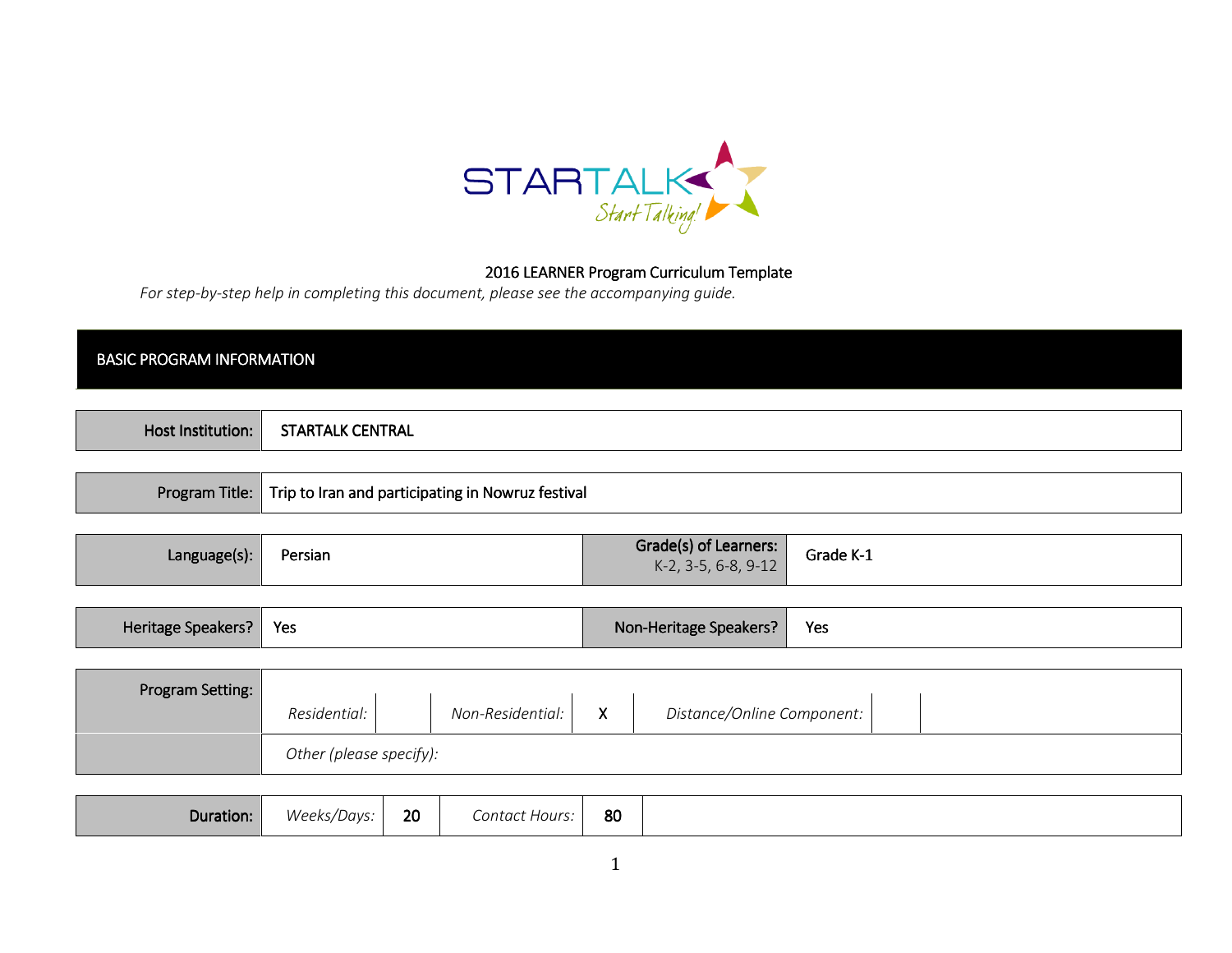|  | <b>Days</b> |  |  |
|--|-------------|--|--|
|  |             |  |  |

| Target Proficiency Level: | Listening and Speaking: | <b>Target Performance Level(s):</b> Listening and Speaking: |                        |
|---------------------------|-------------------------|-------------------------------------------------------------|------------------------|
| (by end of program)       |                         | (during and by end of program)                              |                        |
|                           | Novice Mid              |                                                             | Novice Mid/Novice High |

If your program will enroll learners at different developmental and language proficiency levels, please fill out a separate template for each group.

| Curriculum designed by: | Hajar Shakhali |
|-------------------------|----------------|
|                         |                |

hajarparish@gmail.com

# STARTALK-endorsed Principles for Effective Teaching and Learning

- Implementing a standards-based and thematically organized curriculum
- ▪Facilitating a learner-centered classroom
- ▪Using target language and providing comprehensible input for instruction
- ▪Integrating culture, content, and language in a world language classroom
- ▪Adapting and using age-appropriate authentic materials
- ▪Conducting performance-based assessment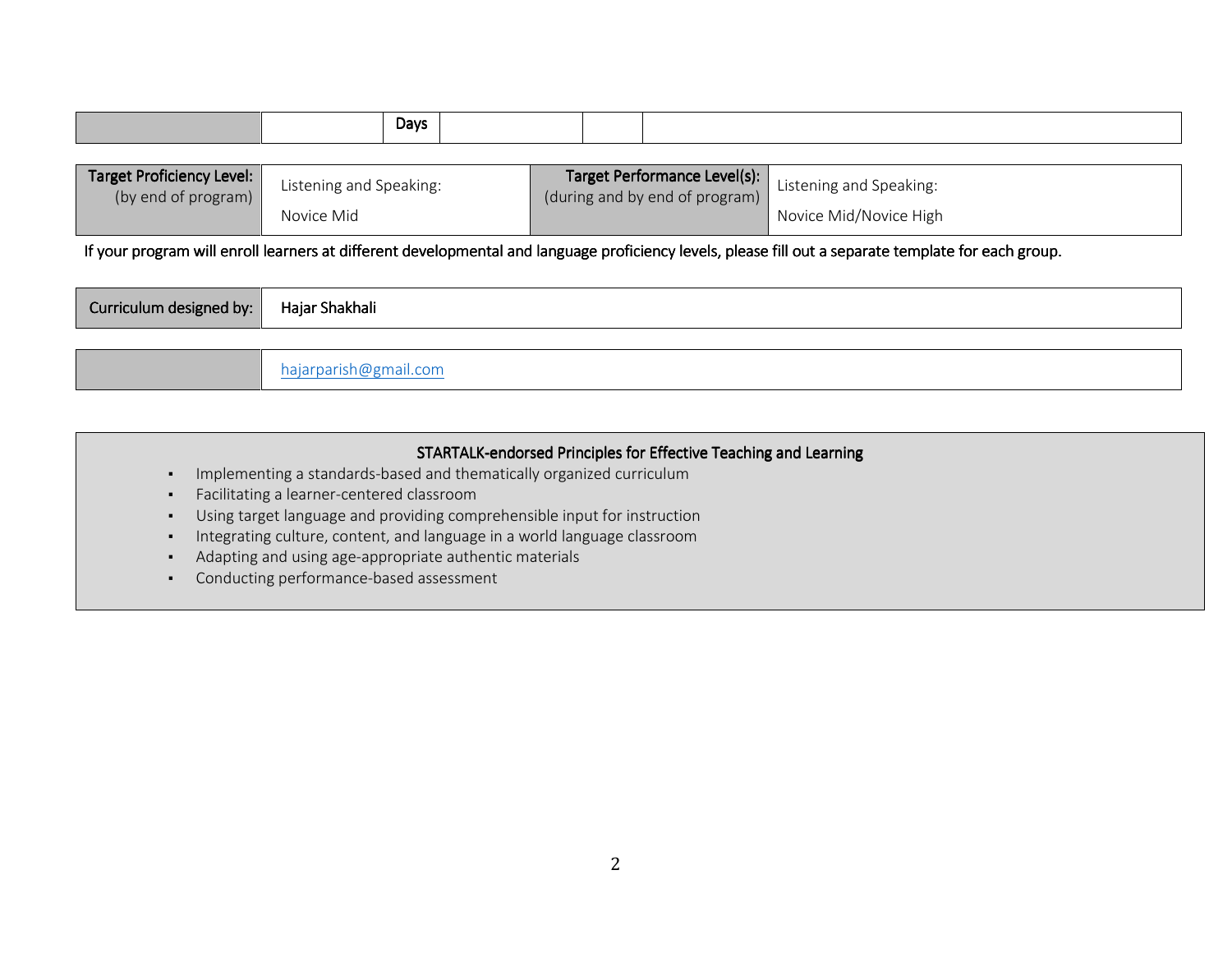# <code>STAGE</code> 1: What will learners be able to do with what they know by the end of the program?

#### Program Overview and Theme

 In a paragraph, provide a brief overview of your program. What is the theme that will guide standards-based instruction and learning throughout the program? What will learners experience during the program? What do you hope learners will be able to do after the program ends?

- 1. Does the Program Overview describe who will be part of the program and what they will do?
- 2. Do you see evidence of the 3 5Cs in the3 program overview?

Theme: "Trip to Iran and participating in Nowruz festival." Nowruz (new day), which marks the beginning of spring, is widely celebrated in Iran and the neighboring countries of Afghanistan and Tajikistan on New Year's Day (according to the solar calendar). The history of Nowruz goes back three thousand years. Through interactive activities, learners will explore traditions and customs that are involved with Nowruz celebration. They will learn when and for how long Nowruz is celebrated, as well as what families and societies do in order to welcome the start of spring on Nowruz.

The course will target learners in K-1 grades (5-6 years old); however, activities will be varied in order to differentiate instruction for older learners who are entering the program at the level. For instance, younger children will be exposed to and will practice the language using painting and drawing, while older learners will complete charts and Venn diagrams.

The curriculum is intended for intensive STARTALK programs (5 days a week, 6 hours per day, including 2 hours for homework and further practice), but canbe easily adapted for different program structures such as weekend schools, semester long programs, etc.

In the process of learning, students will watch movies, listen to children stories, play related games, write words and short phrases related to self and Nowruz. They will also interact with each other as well as with their Iranian friends, and native speakers. Learners will also interpret photographs and simple pieces of literature (i.e., children songs, games, etc.). In addition, learners will make an illustrated list of their favorite activities and foods during Nowruz, and will further work in pairs or small groups to list similarities and/or differences between New Year's celebrations in Iran and the United States. They will look at Nowruz related pictures and predict/brainstorm ideas that may be associated with Nowruz. They will listen to authentic texts about Nowruz and complete charts answering What, When, Where questions. By the end of the program, learners will be able to talk about favorite foods, games, activities, and important places that usually Iranians visit during Nowruz celebration in Iran. They will also be able to identify areas that are similar or different from those New Year celebrations in the United States. Learners will further be able to list the steps that are involved in the celebration.

Select the appropriate mode from the NCSSFL-ACTFL Can-Do Benchmarks. Then, select program specific NCSSFL-ACTFL Can-Do Statements or create your own program Can-Do statements for the proficiency level(s) and mode you have selected. Attention to and balance of the various modes will depend on your program goals(s). LinguaFolio® Online will then allow programs to document progress on the learning goals that are identified.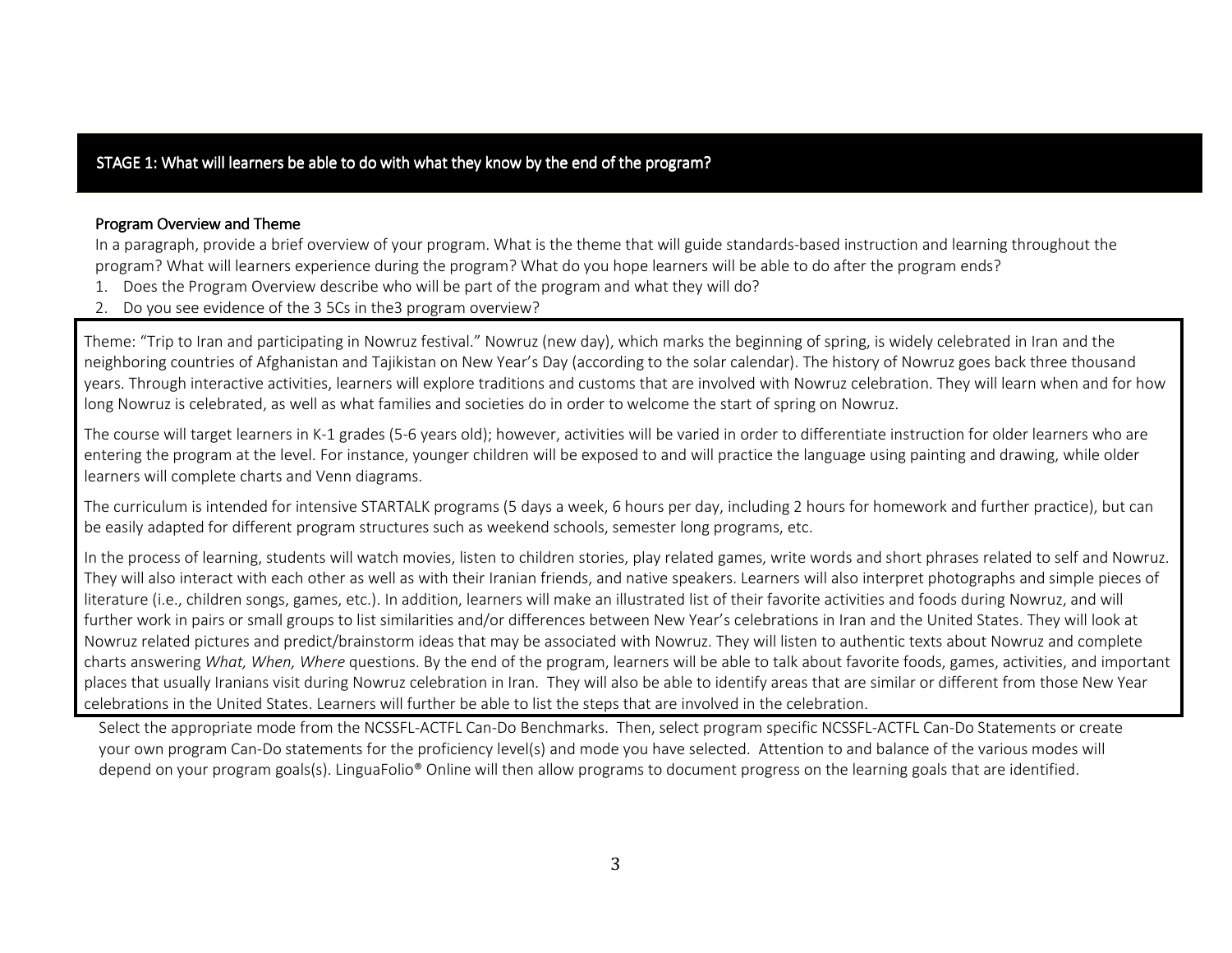| NCSSFL-ACTFL GLOBAL CAN-DO BENCHMARKS<br>Be sure to label the mode and proficiency level of each statement.                                                                                                  | PROGRAM CAN-DO STATEMENTS<br><b>OR</b><br>NCSSFL-ACTFL CAN-DO STATEMENTS<br>Number the Can-Do statements here and then transfer to Stage 3.                                                                                                                                                                                 |  |  |
|--------------------------------------------------------------------------------------------------------------------------------------------------------------------------------------------------------------|-----------------------------------------------------------------------------------------------------------------------------------------------------------------------------------------------------------------------------------------------------------------------------------------------------------------------------|--|--|
|                                                                                                                                                                                                              | <b>Interpretive Listening</b>                                                                                                                                                                                                                                                                                               |  |  |
| Novice Mid: I can recognize some familiar words and phrases when I hear<br>them spoken.                                                                                                                      | 1.I can understand familiar words and phrases that are associated with<br>greeting and personal information, such as names, last names, age, body<br>parts, place of birth, my favorite fruits and colors, family kinship terms,<br>common occupations, common transportation, my famous singers, and<br>historical places. |  |  |
| Novice High: I can often understand words, phrases, and simple sentences<br>related to everyday life. I can recognize pieces of information and sometimes<br>understand the main topic of what is being said | 2. I can understand very short and simple stories related shopping and<br>Nowruz celebration when the story is supported by images and gestures.                                                                                                                                                                            |  |  |
|                                                                                                                                                                                                              | Interpersonal Communication                                                                                                                                                                                                                                                                                                 |  |  |
| NOVICE MID: I can communicate on very familiar topics using a variety of<br>words and phrases that I have practiced and memorized.<br>Novice High -I can communicate and exchange information about familiar | I can greet and introduce my family and myself and provide basic<br>3.<br>personal information, such as names, last names, age, body parts, place<br>of birth, my favorite fruits and colors, family kinship terms, common<br>occupations, common transportation, my famous singers, and historical<br>places.              |  |  |
| topics using phrases and simple sentences, sometimes supported by<br>memorized language. I can usually handle short social interactions                                                                      | I can name items to shop for a Nowruz celebration, using related<br>4.<br>pictures                                                                                                                                                                                                                                          |  |  |
| in everyday situations by asking and answering simple questions                                                                                                                                              |                                                                                                                                                                                                                                                                                                                             |  |  |
| <b>Presentational Speaking</b>                                                                                                                                                                               |                                                                                                                                                                                                                                                                                                                             |  |  |
| Novice MID: I can present information about myself and some other very<br>familiar topics using a variety of words, phrases, and memorized expressions.                                                      | 5. I can briefly talk about myself, my immediate family members, my<br>favorite fruits and colors, common occupations, common<br>transportation, my famous singers, and historical places, using related                                                                                                                    |  |  |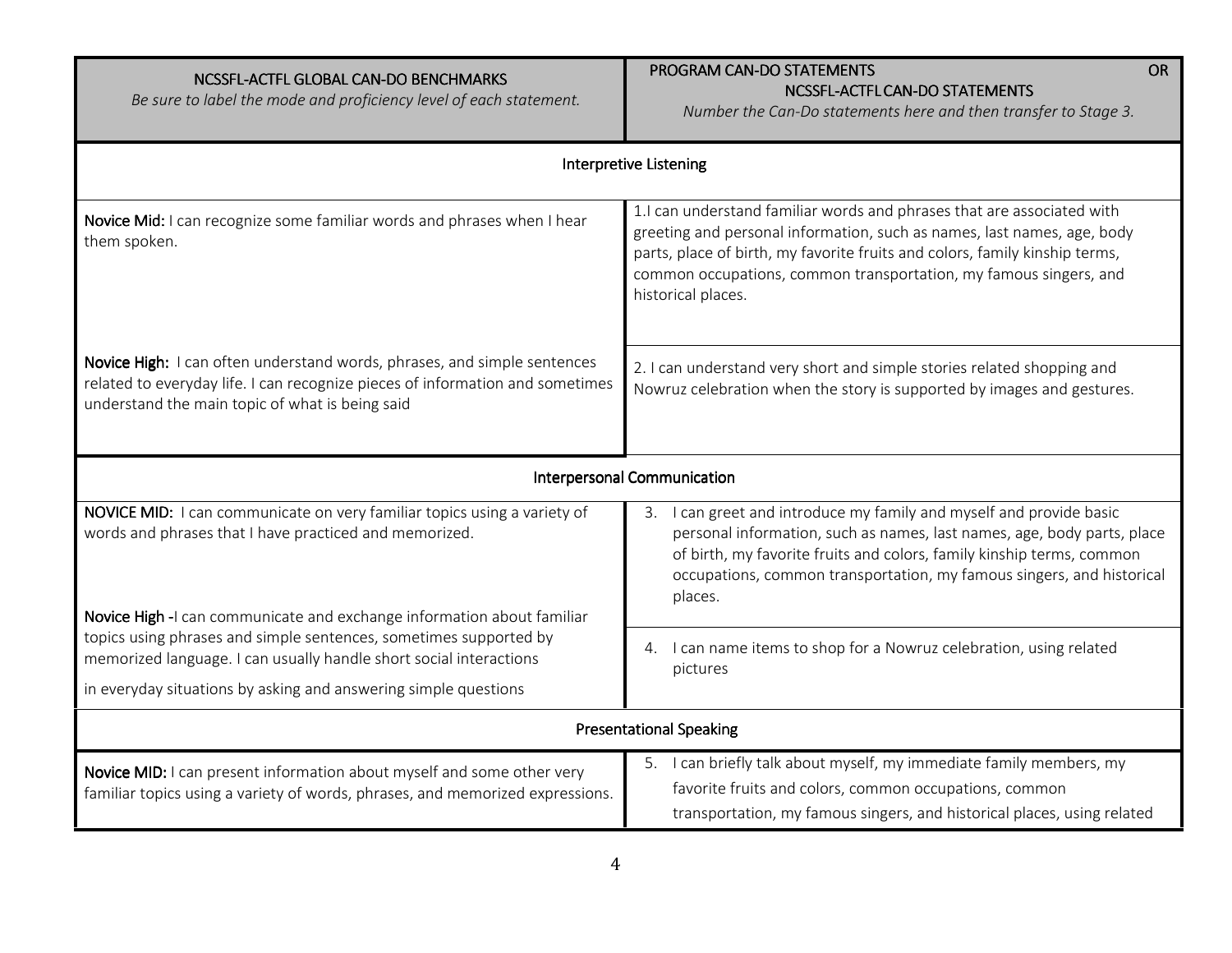|                                                                                                                                       | pictures                                                                                                          |
|---------------------------------------------------------------------------------------------------------------------------------------|-------------------------------------------------------------------------------------------------------------------|
| Novice High: I can present basic information on familiar topics using language<br>I have practiced using phrases and simple sentences | can name and present brief information about shopping and Nowruz<br>ь.<br>celebration, using pictures and images. |

You may add additional rows as necessary.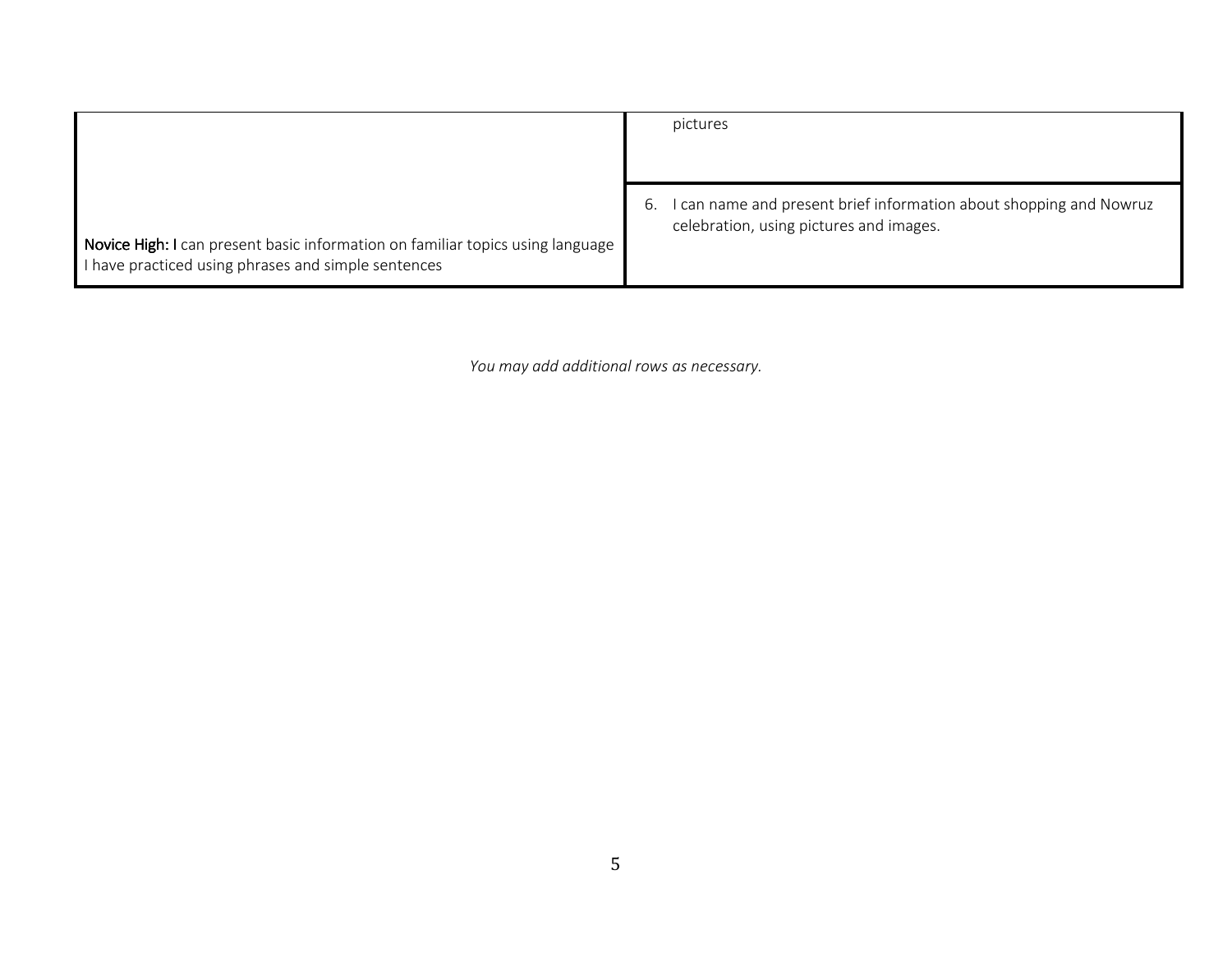# STAGE 2: How will learners demonstrate what they can do with what they know by the end of the program?

#### Summative Performance Assessment

Describe the *major summative* performance assessments you will use for each of the three communicative modes. These assessments will provide evidence that learners have achieved the program learning objectives.

| <b>INTERPRETIVE TASK</b>                                                                                                                                                                                                                                                                                                                                                                                                                                                            | INTERPERSONAL TASK                                                                                                                                                                                                                                                                    | <b>PRESENTATIONAL TASK</b>                                                                                                                                                                                                                                                                                                                                                                                         |
|-------------------------------------------------------------------------------------------------------------------------------------------------------------------------------------------------------------------------------------------------------------------------------------------------------------------------------------------------------------------------------------------------------------------------------------------------------------------------------------|---------------------------------------------------------------------------------------------------------------------------------------------------------------------------------------------------------------------------------------------------------------------------------------|--------------------------------------------------------------------------------------------------------------------------------------------------------------------------------------------------------------------------------------------------------------------------------------------------------------------------------------------------------------------------------------------------------------------|
| Learners understand, interpret, and analyze what<br>is heard, read, or viewed on a variety of topics.                                                                                                                                                                                                                                                                                                                                                                               | Learners interact and negotiate meaning in<br>spoken, or written conversations to share<br>information, reactions, feelings, and opinions.                                                                                                                                            | Learners present information, concepts, and ideas<br>to inform, explain, persuade, and narrate on a<br>variety of topics using appropriate media and<br>adapting to various audiences of listeners, readers,<br>or viewers.                                                                                                                                                                                        |
| Learners will listen to clips about Nowruz festival in<br>Iran. They will note what people do and how they<br>celebrate Persian New Year. Learners will make an<br>illustrated list of their favorite activities and food<br>during Nowruz and older learners will complete<br>graphic organizers and Venn diagrams on Nowruz<br>celebration, to compare and contrast customs and<br>traditions (during New Year) of Iran with those in<br>the United States, using a Venn diagram. | Learners will work with peers, share their<br>illustrated lists, graphic organizers, and Venn<br>diagrams to identify similarities and differences.<br>They will use memorized words and phrases to ask<br>short and simple questions from each other about<br>the graphic organizer. | Learners will present their findings from their<br>drawings and paintings of listed items, graphic<br>organizers, and Venn diagrams to the class. They<br>will identify similarities and differences in New<br>Year's celebration in Iran and in the United States<br>through lists, pictures and drawings.<br>Learners will use memorized phrases and simple<br>and short sentences to present their information. |

STAGE 3: What will prepare learners to demonstrate what they can do with what they know?

### Learning Experiences

 In this section, list the major learning experiences and related evidence of learning from the beginning through the end of your unit/program. Complete the first column with the program Can-Dos developed or identified in Stage 1. In the second column, determine the specific linguistic,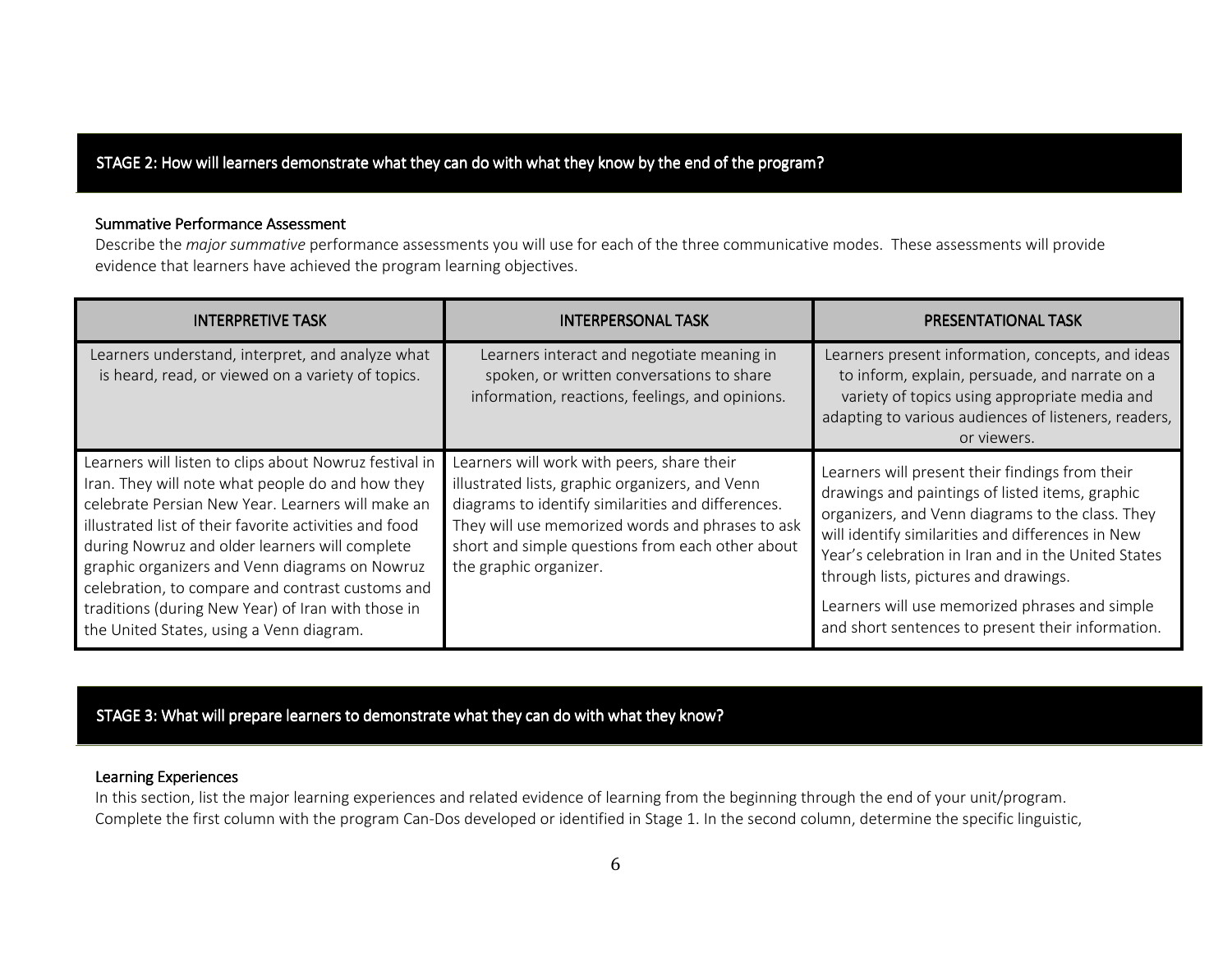cultural, and other subject matter knowledge and skills that learners will acquire as they work with your program theme. In the third column, indicate the learning experiences that will allow learners to develop these skills and knowledge so that they can perform the summative tasks identified in Stage 2.

| PROGRAM CAN-DO STATEMENTS<br>NCSSFL-ACTFL CAN-DO STATEMENTS<br>Learners can                                                                                                                                                                                                                                                                                  | LANGUAGE, CULTURE, CONTENT<br>Learners need to use                                                                                                                                                                                                                                                                                                                                                                                                                                                                                              | <b>MAJOR LEARNING EXPERIENCES &amp; EVIDENCE</b><br>Learners will experience & demonstrate                                                                                                                                                                                                                                                                                                                                                                                                                                                                                                                                                                                                                                                                                                                                                                                                                 |
|--------------------------------------------------------------------------------------------------------------------------------------------------------------------------------------------------------------------------------------------------------------------------------------------------------------------------------------------------------------|-------------------------------------------------------------------------------------------------------------------------------------------------------------------------------------------------------------------------------------------------------------------------------------------------------------------------------------------------------------------------------------------------------------------------------------------------------------------------------------------------------------------------------------------------|------------------------------------------------------------------------------------------------------------------------------------------------------------------------------------------------------------------------------------------------------------------------------------------------------------------------------------------------------------------------------------------------------------------------------------------------------------------------------------------------------------------------------------------------------------------------------------------------------------------------------------------------------------------------------------------------------------------------------------------------------------------------------------------------------------------------------------------------------------------------------------------------------------|
| Copy these Can-Dos directly from Stage 1,<br>Column 2. Use one row per Can-Do.                                                                                                                                                                                                                                                                               | List the vocabulary, grammatical structures, language<br>chunks, cultural knowledge, and content information<br>that learners need to accomplish the Can-Dos listed<br>in column 1.                                                                                                                                                                                                                                                                                                                                                             | Describe the key learning<br>tasks/activities/formative assessments that<br>allow learners to demonstrate that they can<br>meet the stated Can-Do.                                                                                                                                                                                                                                                                                                                                                                                                                                                                                                                                                                                                                                                                                                                                                         |
|                                                                                                                                                                                                                                                                                                                                                              | <b>Interpretive Listening</b>                                                                                                                                                                                                                                                                                                                                                                                                                                                                                                                   |                                                                                                                                                                                                                                                                                                                                                                                                                                                                                                                                                                                                                                                                                                                                                                                                                                                                                                            |
| Novice Mid:<br>I can understand familiar words and<br>$1_{-}$<br>phrases that are associated with greeting<br>and personal information, such as names,<br>last names, age, body parts, place of birth,<br>my favorite fruits and colors, family kinship<br>terms, common occupations, common<br>transportation, my famous singers, and<br>historical places. | Vocabulary: name, city, profession, age, doctor,<br>student, teacher, classmate<br>اسم شهر ، شغل، سن، دکتر ، دانش أموز ، معلم، هم کلاسی<br>Grammatical structures: Verbs: to be, to have, to live,<br>interrogative words of what, where, who<br>فعل بودن، داشتن، زندگی کر دن،<br>Language Chunks: what is your name? My name is<br>Setareh. What is your profession? I am a student.<br>Who is he?<br>اسم تو/شما چیست؟<br>اسم من ستاره است.<br>شغل شما چيست؟<br>من دانش أموز هستم<br>او کیست؟<br>Cultural knowledge: students learn how people | Younger learners:<br>Learners will be introduced to simple words and<br>language chunks through comprehensible input<br>(i.e., pictures, gestures, modeling, short video<br>clips, etc.). Learners will practice introductions,<br>following their teacher's model.<br>Learners will also practice the content by playing<br>"Ball Pass". In this game, as the ball is passed<br>from one student to another, the person holding<br>it must say something about himself or herself.<br>Learners will start the first round of the game<br>saying their names. They will add more words in<br>each round that they have the ball. At the end,<br>each learner will have to say 2-3 things about a<br>classmate sitting next to them. For instance, He<br>is Ali, he is a student, he is from San Diego, etc.<br>The teacher will use recasting to correct<br>students' pronunciation and simple grammatical |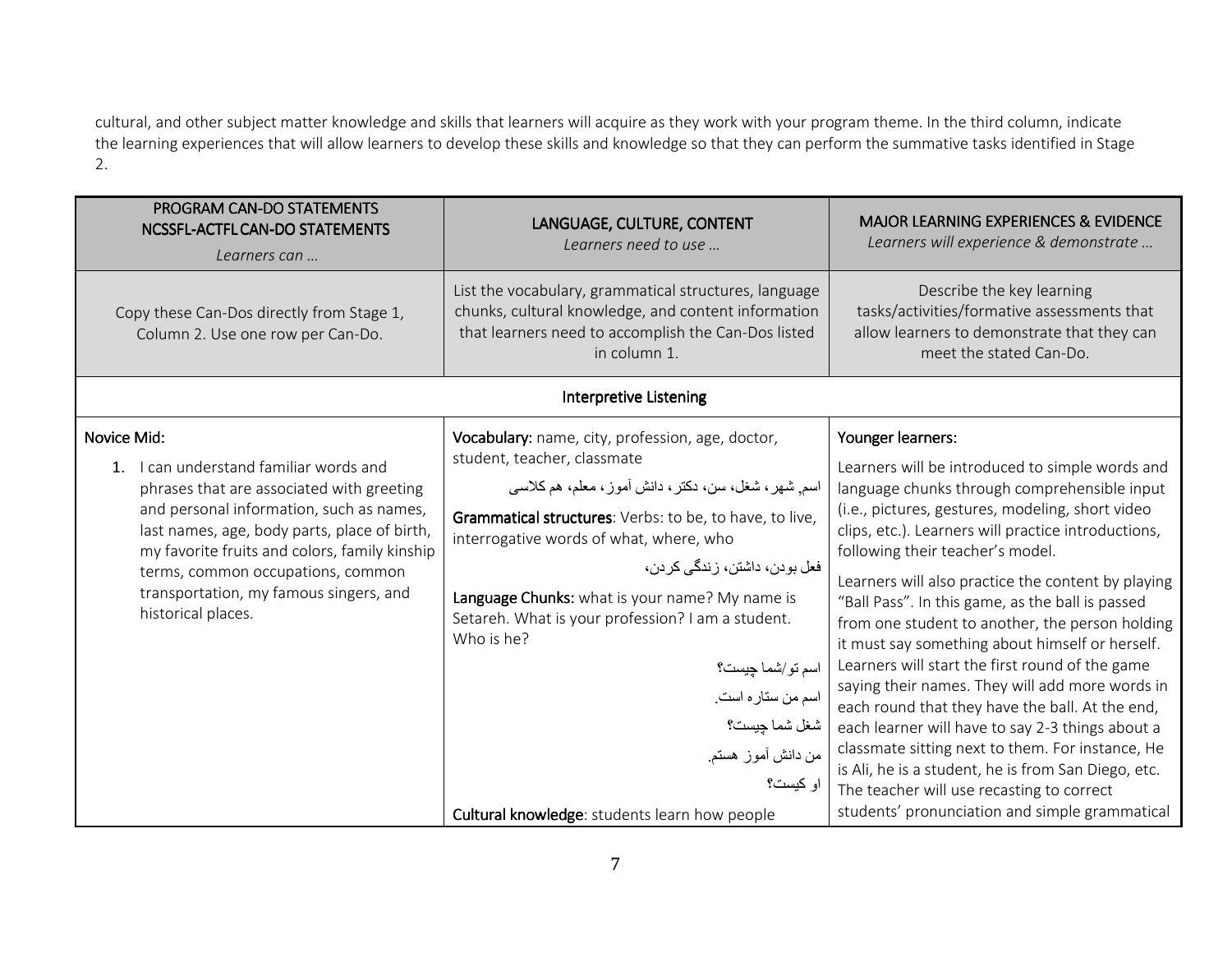|                                                                                                                                                     | identify themselves (what they want others to know<br>about them before anything else - what cultural<br>behaviors are associated with greeting)<br>سلام به بزرگترها، مردها به هم دست می دهند و زن ها روبوسی<br>می کنند برای سلام دادن و احوالیرسی مردها دست به سینه با<br>تواضع سلام مي كنند.<br><b>Contents: Introduction</b> | errors.                                                                                                                                                                                                                                                                                                                                                                    |
|-----------------------------------------------------------------------------------------------------------------------------------------------------|---------------------------------------------------------------------------------------------------------------------------------------------------------------------------------------------------------------------------------------------------------------------------------------------------------------------------------|----------------------------------------------------------------------------------------------------------------------------------------------------------------------------------------------------------------------------------------------------------------------------------------------------------------------------------------------------------------------------|
|                                                                                                                                                     |                                                                                                                                                                                                                                                                                                                                 | http://film.tebyan.net/film/186909                                                                                                                                                                                                                                                                                                                                         |
|                                                                                                                                                     |                                                                                                                                                                                                                                                                                                                                 | Older learners:                                                                                                                                                                                                                                                                                                                                                            |
|                                                                                                                                                     |                                                                                                                                                                                                                                                                                                                                 | Learners will watch a clip in which two native<br>speakers introduce themselves. The learners will<br>imitate the greeting with their peers. They will<br>then see a model greeting in the context of the<br>Persian culture by their teacher(s) and try to<br>guess the meaning. For example, women kiss<br>each other's cheeks or hug, while men usually<br>shake hands. |
|                                                                                                                                                     |                                                                                                                                                                                                                                                                                                                                 | In groups of two, the learners will practice<br>greetings with different peers. This activity can<br>be done though mingling around game. The<br>teacher will play the music while learners are<br>walking. As soon as the music stops, students<br>will stop walking and start greeting a different<br>partner.                                                           |
|                                                                                                                                                     |                                                                                                                                                                                                                                                                                                                                 | Finally, learners will listen to a short audio/video<br>clip and complete a demographic chart based on<br>the information presented in the clip. They will<br>share their chart with the class and answer<br>related questions.                                                                                                                                            |
| Novice High:                                                                                                                                        | Vocabulary: poem, spring, haft-seen items: apple,                                                                                                                                                                                                                                                                               | Younger learners:                                                                                                                                                                                                                                                                                                                                                          |
| 2. I can understand very short and simple stories<br>related shopping and Nowruz celebration when<br>the story is supported by images and gestures. | garlic, grass, flower, spices<br>شعر، عمو نوروز، بهار، نوروز، دختر، هفت سین، کلمات مربوط<br>به سفر ه هفت سین                                                                                                                                                                                                                    | Learners will listen to and watch a simple<br>children's story about Nowruz.<br>(https://www.youtube.com/watch?v=nxZwfvOU<br>dmc)                                                                                                                                                                                                                                          |
|                                                                                                                                                     | Grammatical structures: Verbs: to come, to go, using<br>one or two short adjectives or adverbs, simple                                                                                                                                                                                                                          | In groups of two, they will use some pictures<br>(will be provided by the teacher) to make up a                                                                                                                                                                                                                                                                            |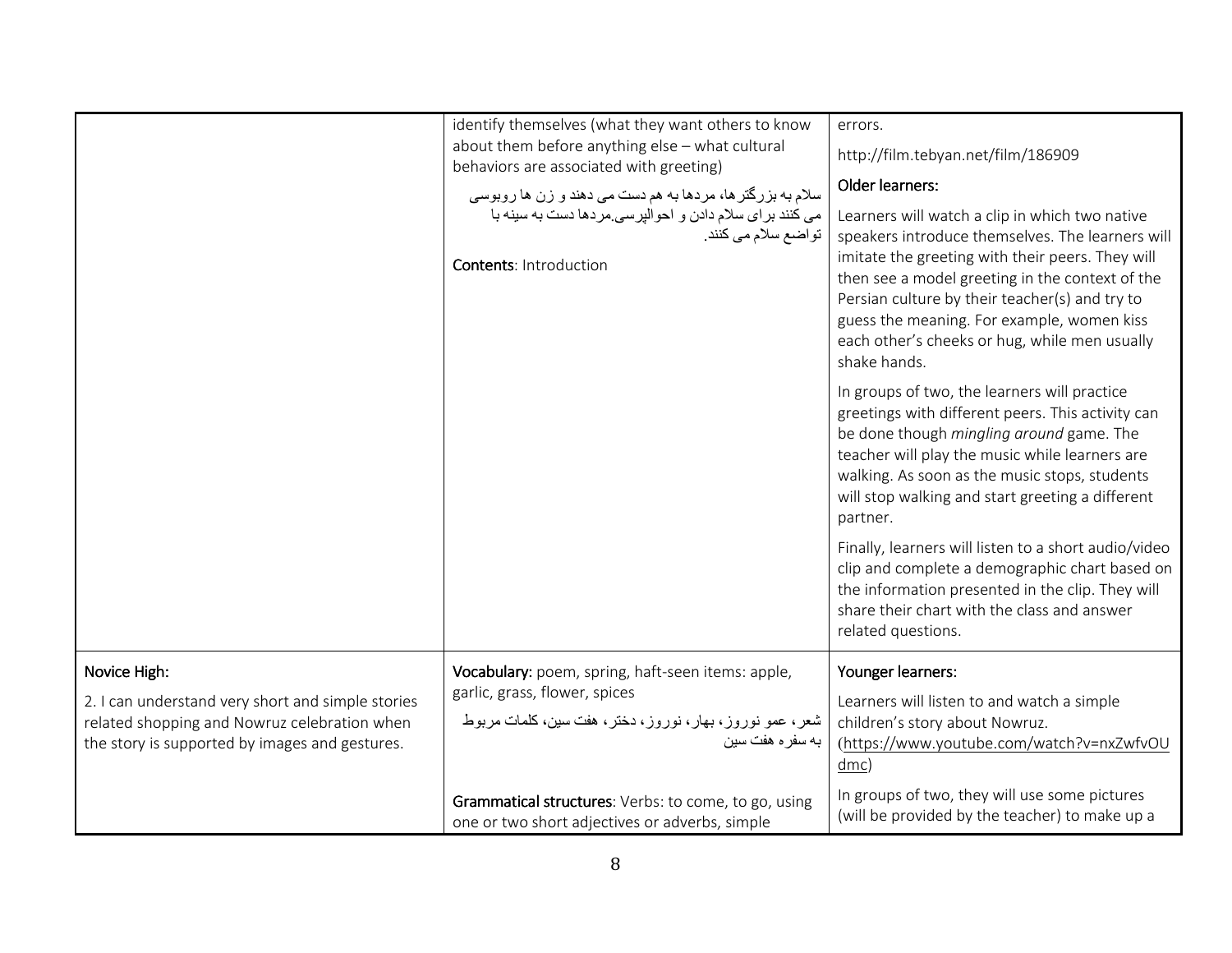|                                                                                                                     | present tense.<br>بودن، داشتن، آمدن، رفتن<br>Language Chunks: Nowruz is the first day of the year.<br>This man is Amo Nowruz. There are spices, flowers,<br>apples, garlics, grass, and vinegar in Haft-seen table.<br>Is apple in Haft-seen table? Yes, apple is in Haft-seen<br>table.<br>نوروز روز اول سال است.<br>أن مرد عمو نوروز است.<br>در سفره هفت سین سماق، سنبل، سمنو، سیر، سیب، سرکه و سبزه<br>است<br>آیا سیب در سفره هفت سین است؟<br>بله، سيب در سفر م هفت سين است.<br>Cultural knowledge: Students learn about cultural<br>behaviors associated with Nowruz: the first day of<br>Nowruz, everyone visits the elders to wish them a<br>happy New Year. Everyone in family buys and wears<br>new clothes for New Year.<br>کوچکتر ها به دیدن بزرگتر ها می روند. بزرگتر ها به کوچکتر ها<br>عيدي مي دهند. لباس و كفش نو خريدار ي مي شود | story using words and phrases they have<br>learned. They will then present their made-up<br>story to other groups and answer other learners'<br>questions. At last, students will re-watch the clip<br>and engage in true and false activity to check<br>their comprehension. Learners will hold a red<br>card for false and a green card for true. The<br>teacher will review students' answers and<br>provide confirmatory feedback such as<br>"Yes is the correct answer.<br>Older learners:<br>Learners will watch a musical video story about<br>Nowruz.<br>(https://www.youtube.com/watch?v=Gp7oBOq<br>RaMk)<br>In groups of two, they will re-tell the story to<br>each other in their own words. They will say<br>what they saw, who was who, what items were<br>there, etc. They will then make a list of the new<br>words and phrases that they heard in the clip.<br>Learners will share their list with other groups<br>and add to each other's knowledge. |
|---------------------------------------------------------------------------------------------------------------------|-------------------------------------------------------------------------------------------------------------------------------------------------------------------------------------------------------------------------------------------------------------------------------------------------------------------------------------------------------------------------------------------------------------------------------------------------------------------------------------------------------------------------------------------------------------------------------------------------------------------------------------------------------------------------------------------------------------------------------------------------------------------------------------------------------------------------------------------------|------------------------------------------------------------------------------------------------------------------------------------------------------------------------------------------------------------------------------------------------------------------------------------------------------------------------------------------------------------------------------------------------------------------------------------------------------------------------------------------------------------------------------------------------------------------------------------------------------------------------------------------------------------------------------------------------------------------------------------------------------------------------------------------------------------------------------------------------------------------------------------------------------------------------------------------------------------------------|
|                                                                                                                     | <b>Contents: Nowruz</b>                                                                                                                                                                                                                                                                                                                                                                                                                                                                                                                                                                                                                                                                                                                                                                                                                         |                                                                                                                                                                                                                                                                                                                                                                                                                                                                                                                                                                                                                                                                                                                                                                                                                                                                                                                                                                        |
| Interpersonal Communication                                                                                         |                                                                                                                                                                                                                                                                                                                                                                                                                                                                                                                                                                                                                                                                                                                                                                                                                                                 |                                                                                                                                                                                                                                                                                                                                                                                                                                                                                                                                                                                                                                                                                                                                                                                                                                                                                                                                                                        |
| Novice Mid:<br>3. I can greet and introduce my family and myself<br>and provide basic personal information, such as | Vocabulary: good, you (plural), school, thanks, from,<br>where<br>خوب، من، تو، او شما، چطوری ، حال، مدرسه، مرسی، اسم،                                                                                                                                                                                                                                                                                                                                                                                                                                                                                                                                                                                                                                                                                                                           | Younger learners:<br>Learners will be introduced to new words and<br>language chunks through comprehensible input                                                                                                                                                                                                                                                                                                                                                                                                                                                                                                                                                                                                                                                                                                                                                                                                                                                      |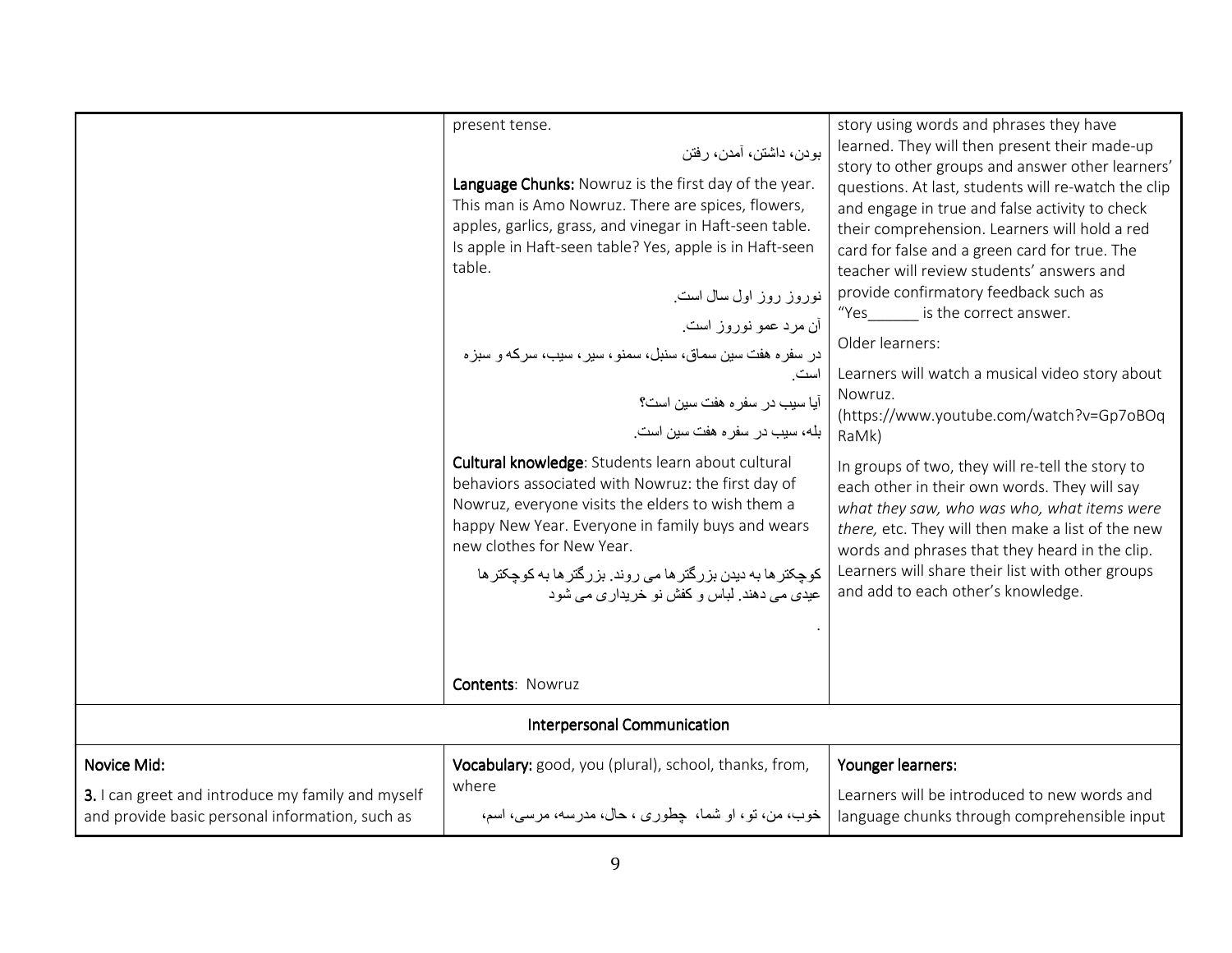| names, last names, age, body parts, place of birth,<br>my favorite fruits and colors, family kinship terms,<br>common occupations, common transportation, my<br>famous singers, and historical places. | Grammatical structures: Action verbs to be, to have,<br>to do, using one or two short adjectives or adverbs,<br>simple present tense<br>بودن، داشتن،<br>Language Chunks: Hi, how are you? I am well, thank<br>you. What is your name? My name is Mahnaz.<br>Where are you from? I am from Shiraz.<br>سلام، چطوري؟<br>مرسى، من خوبم شما چطوريد؟<br>اسم شما چیست؟<br>اسم من مهناز است.<br>شما اهل كجا هستى؟<br>من اهل شيراز هستم.<br>Cultural knowledge: Students learn about cultural<br>aspects of introduction particularly the concept of<br>Ehteram (respect) in terms of saying hello to adult<br>and greeting.<br>کوچکتر ها اول به به بزرگتر ها سلام می کنند برای سلام دادن و<br>احو البر سي در محيط فاميلي يا دوستانه ، مردها به هم دست مي دهند<br>و زن ها روبوسی می کنند<br><b>Content:</b> Introduction and personal information | (i.e., pictures, gestures, power points, etc.).<br>Learners will practice the content via a game.<br>They will sit in a circle (including the teacher)<br>and repeat after the teacher as he/she<br>introduces themselves.<br>Learners will further practice the content<br>through a "glove puppet" activity. Learners will<br>interact and role-play introductions using the<br>puppet. They will move to each other and say<br>"hi, how are you, my name is, what is your<br>name?"<br><b>Older learners:</b><br>Learners will walk around and ask basic<br>questions from at least 2-3 classmates, using<br>memorized words and phrases and short<br>sentences. They will then introduce one of their<br>classmates to the class. For instance, this is Ali.<br>Ali lives in San Diego. He is a learner, etc. |
|--------------------------------------------------------------------------------------------------------------------------------------------------------------------------------------------------------|------------------------------------------------------------------------------------------------------------------------------------------------------------------------------------------------------------------------------------------------------------------------------------------------------------------------------------------------------------------------------------------------------------------------------------------------------------------------------------------------------------------------------------------------------------------------------------------------------------------------------------------------------------------------------------------------------------------------------------------------------------------------------------------------------------------------------------------|-------------------------------------------------------------------------------------------------------------------------------------------------------------------------------------------------------------------------------------------------------------------------------------------------------------------------------------------------------------------------------------------------------------------------------------------------------------------------------------------------------------------------------------------------------------------------------------------------------------------------------------------------------------------------------------------------------------------------------------------------------------------------------------------------------------------|
| Novice High:<br>4.1 can name items to shop for a Nowruz<br>celebration, using related pictures                                                                                                         | Vocabulary: Raisins, walnuts, apricot, pistachio, rice,<br>spinach, Persian, how much? Kilogram, pound, buy<br>کشمس، گردو، زردآلو، پسته، برنج، اسفناج، ایرانبی، چند؟<br>كيلوگر ام، يوند، خريدن                                                                                                                                                                                                                                                                                                                                                                                                                                                                                                                                                                                                                                           | Younger learners:<br>In groups of two, learners will draw pictures of<br>items that they want to buy for Nowruz<br>celebration and introduce the items in the<br>picture to each other. They will give basic<br>information about the items, such as the item's<br>name, color, shape, etc. Learners will meet                                                                                                                                                                                                                                                                                                                                                                                                                                                                                                    |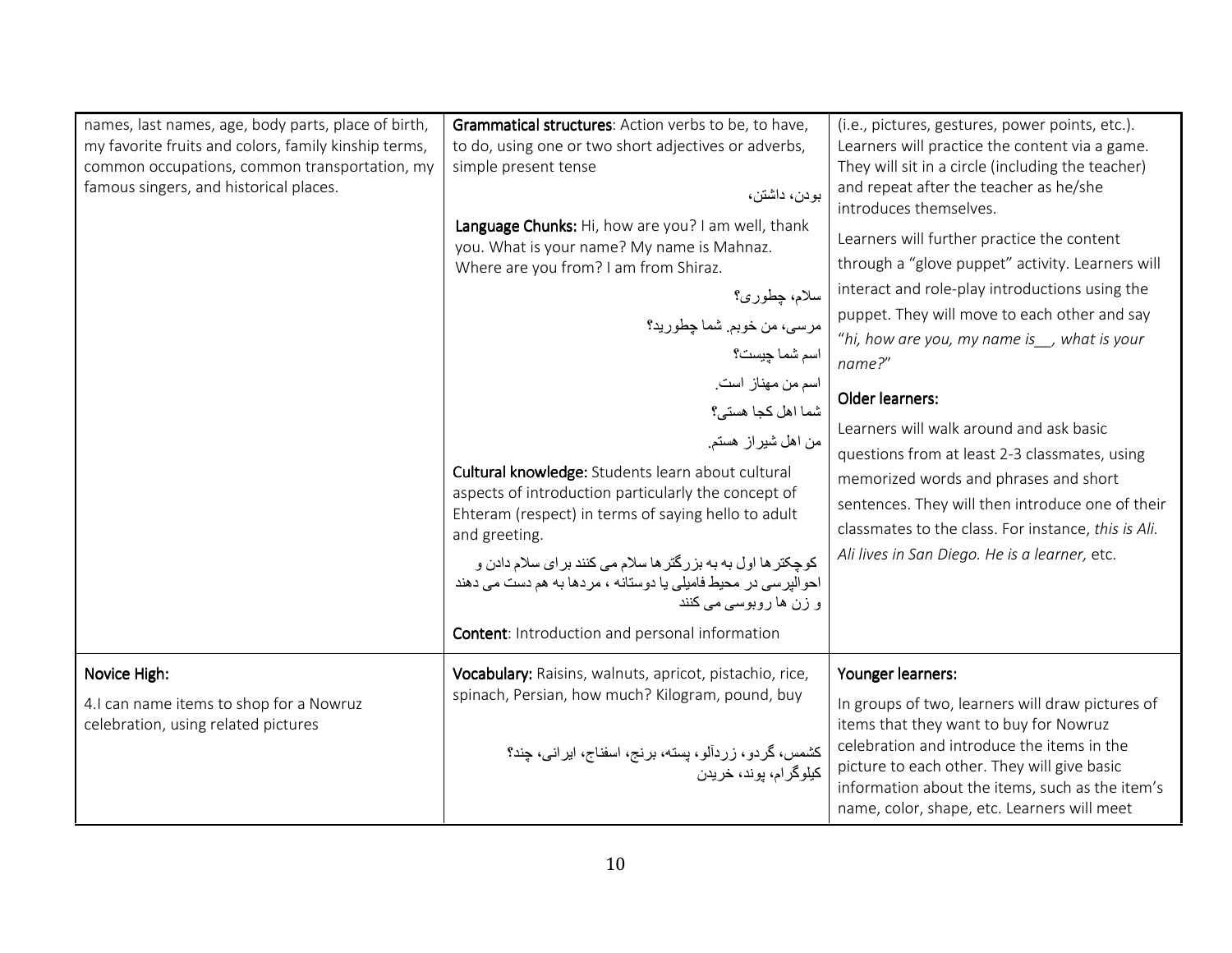|                                | Grammatical structures: Nouns, quantity, Wh<br>questions                                                                                                                                                                                                                                                                                                                                                                                                                                                                                                                                                                                                              | other groups, introduce their drawings other<br>classmates, and answer questions. |
|--------------------------------|-----------------------------------------------------------------------------------------------------------------------------------------------------------------------------------------------------------------------------------------------------------------------------------------------------------------------------------------------------------------------------------------------------------------------------------------------------------------------------------------------------------------------------------------------------------------------------------------------------------------------------------------------------------------------|-----------------------------------------------------------------------------------|
|                                | اسم، مقدار ، سوالات                                                                                                                                                                                                                                                                                                                                                                                                                                                                                                                                                                                                                                                   | Older learners:                                                                   |
|                                | Language Chunks:                                                                                                                                                                                                                                                                                                                                                                                                                                                                                                                                                                                                                                                      | Learners will use pictures of items that they                                     |
|                                | من  مي خواهم.                                                                                                                                                                                                                                                                                                                                                                                                                                                                                                                                                                                                                                                         | would need for Nowruz celebration. They will                                      |
|                                | I want                                                                                                                                                                                                                                                                                                                                                                                                                                                                                                                                                                                                                                                                | create to stalls and role-play as sellers and                                     |
|                                | این چند است؟                                                                                                                                                                                                                                                                                                                                                                                                                                                                                                                                                                                                                                                          | buyers.                                                                           |
|                                | How much is                                                                                                                                                                                                                                                                                                                                                                                                                                                                                                                                                                                                                                                           |                                                                                   |
|                                | دو کیلوگرام بدهید.                                                                                                                                                                                                                                                                                                                                                                                                                                                                                                                                                                                                                                                    |                                                                                   |
|                                | Give me 2 kg of                                                                                                                                                                                                                                                                                                                                                                                                                                                                                                                                                                                                                                                       |                                                                                   |
|                                | Cultural knowledge: Students learn about cultural<br>behaviors associated with shopping in general and<br>particularly during Nowruz. For example: students<br>learn about the culture of negotiating the price in<br>Iran in order that customers to get more discount<br>from the sellers, and pleasantries and manners too<br>much among Iranian people, (ghabelee nadare<br>meaning do not mention it).<br>دانش اموزان درباره اداب فر هنگی خرید در ایران به طور کلی و<br>بویژه در دوران نوروز یاد می گیرند؛ رفتار های مثل چانه زدن سر<br>قیمت کالا و همین طور تعارف در پرداخت پول بین مشتری و<br>فروشنده را اشنا می شوند؛ قابلی نداره<br><b>Content: Shopping</b> |                                                                                   |
| <b>Presentational Speaking</b> |                                                                                                                                                                                                                                                                                                                                                                                                                                                                                                                                                                                                                                                                       |                                                                                   |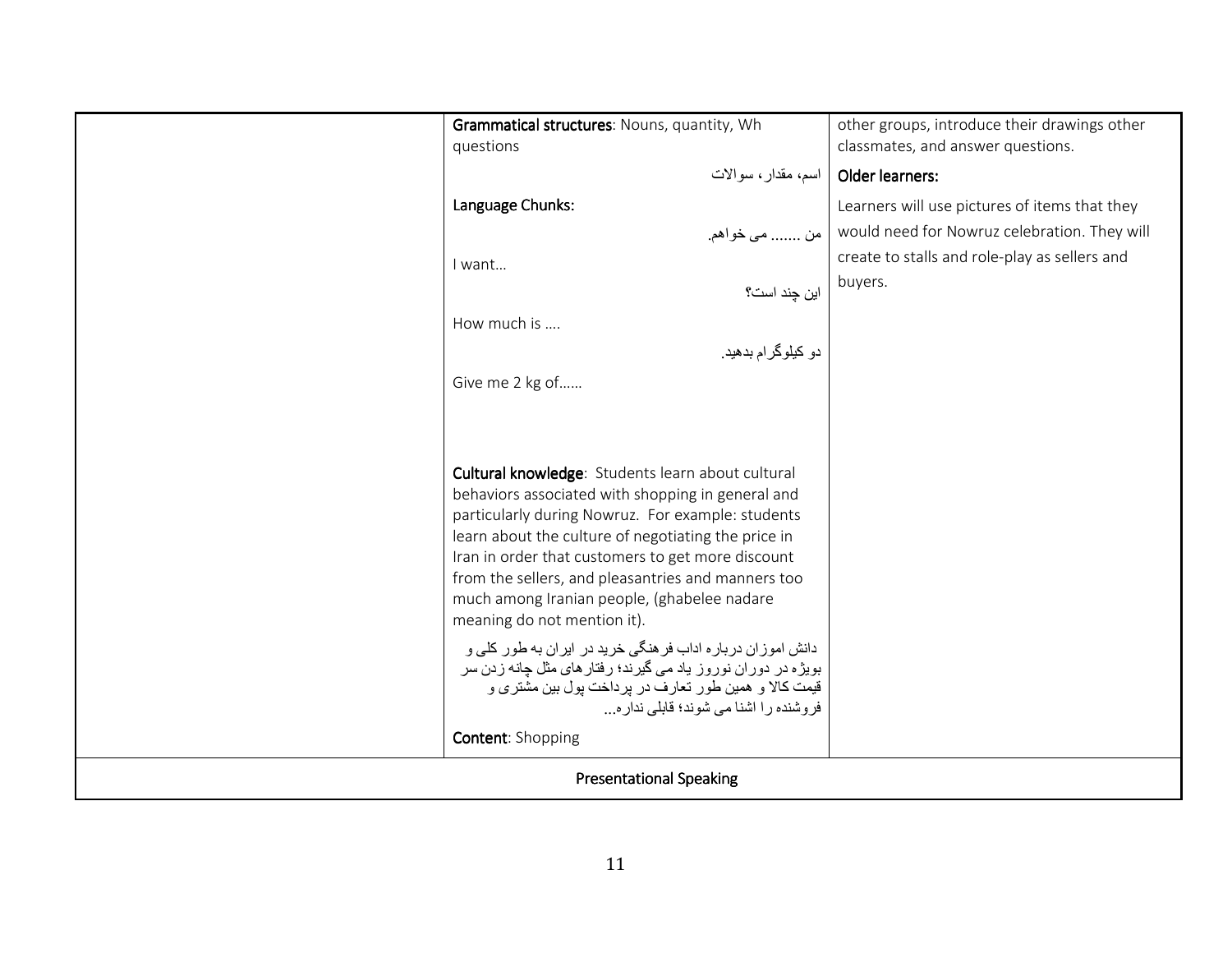#### Novice Mid:

5.I can briefly talk about myself, my immediate family members, my favorite fruits and colors, common occupations, common transportation, my famous singers, and historical places, using related pictures

Vocabulary: Mother, father, sister, brother, grandmother, grandfather, aunt(maternal), aunt (paternal), uncle (maternal), uncle (paternal)

```
مادر، پدر، خواھر، برادر، مادربزرگ، پدربزرگ، خاله، عمه، دايی، عمو
```
Grammatical structures: Adjectives, personal and possessive pronoun.

Language Chunks:

```
او مادر بزرگ من است.
```
She is my grandmother.

```
مادربزرگ شما چند ساله است؟
```
How old is your grandmother?

```
.او ۵۱ سا له است \sim She is 51 years old.
```

```
دايی شما در کجا زنداگی می کند؟
```
Where is your uncle (maternal) lives?

.<br>Iran in living in litan in litan.<br>He is living in Iran.

**Cultural knowledge**: Students learn about culturally appropriate behaviors related to extended family such as respecting adults, using endearment terms such as dear, sweetheart to the parents, grandparents, uncles and aunts.

دانش آموزان در باره رفتارھای فرھنگی مناسب در ارتباط با

### Younger learners:

In groups of two, learners will name and identify cultural differences between Iran and American families. They will compare and contrast family pictures from each culture and fill in a Venn diagram. They will then present their diagram to the class and name the areas in which they see cultural differences in, such as set-up the room, clothing, and number of people in the picture, etc.

## Older learners:

Learners will work in pairs and create avatars (www. Viki.com) to introduce their family to the class. They will record their voice, using short, simple memorized sentences.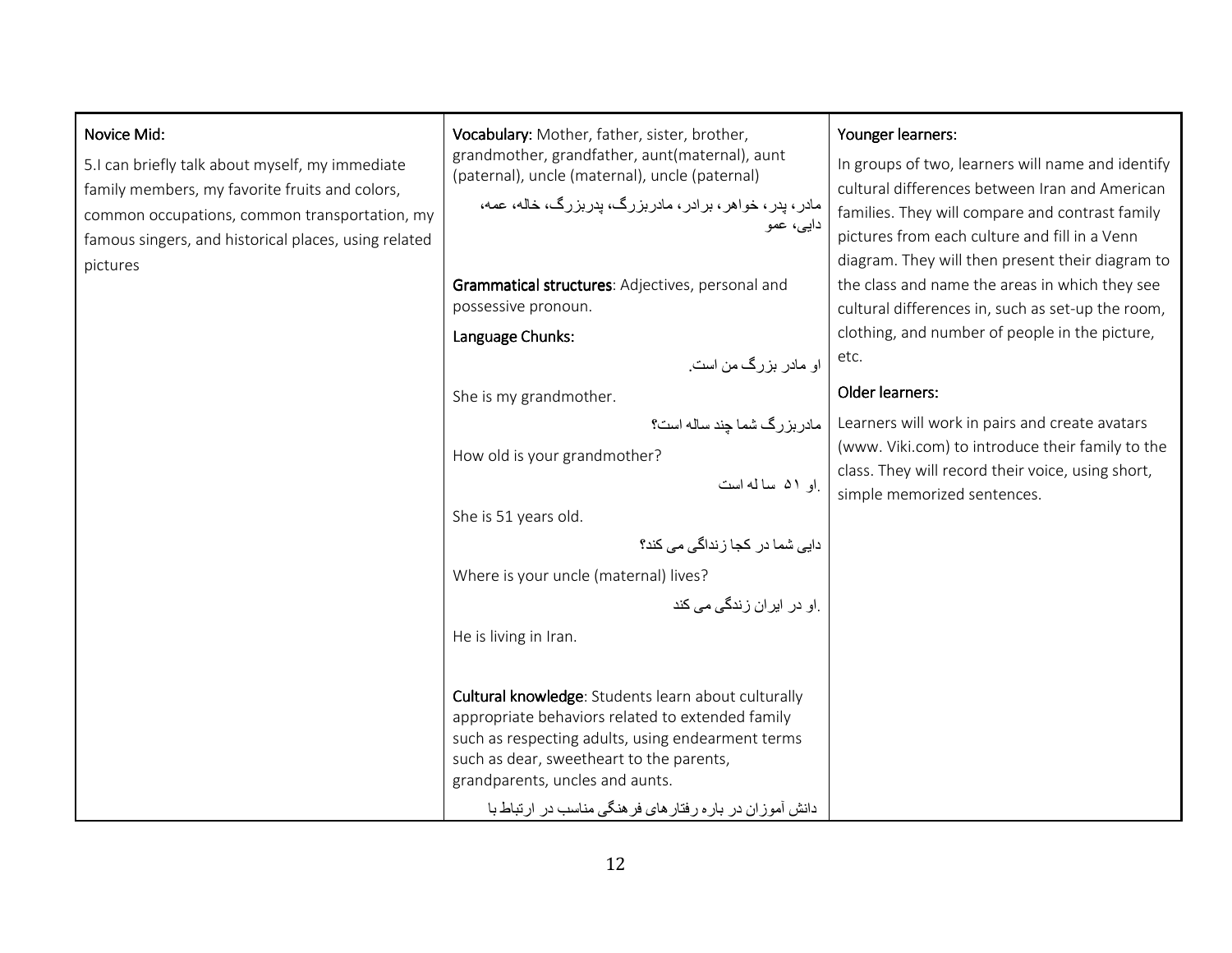|                                             | خانواده را یاد می گیرند مثل احترام به بزرگتر ها، استفاده از کلماتی                                          |                                                                                                       |
|---------------------------------------------|-------------------------------------------------------------------------------------------------------------|-------------------------------------------------------------------------------------------------------|
|                                             | مثل جان، عزیز برای والدین، پدربزرگ و مادر بزرگ، عمه و                                                       |                                                                                                       |
|                                             | عمو يا دايے و خاله .                                                                                        |                                                                                                       |
|                                             |                                                                                                             |                                                                                                       |
|                                             | <b>Content: Introduction</b>                                                                                |                                                                                                       |
| Novice High:                                | Vocabulary: shopping, store, shopkeeper, clothing,                                                          | Younger learners:                                                                                     |
| 6. I can name and present brief information | food, gift                                                                                                  | Pair work: Learners will receive crayons and                                                          |
| about shopping and Nowruz celebration,      | خريدار ي، مغاز ه، مغاز ه دار ، لباس، خور اکي، کادو                                                          | worksheets. In pairs, they will draw and color                                                        |
| using pictures and images.                  |                                                                                                             | items that their parents mostly shop for during                                                       |
|                                             |                                                                                                             | the Nowruz celebration. Learners will then talk                                                       |
|                                             | Grammatical structures: Action verbs: to shop/to buy,<br>to sell, to pay, to go, to need, simple adjectives | to each other about their drawing and items and                                                       |
|                                             |                                                                                                             | post their sheets on the wall. Other learners will<br>walk around, see the posters, and ask questions |
|                                             | Language Chunks: I am going to store. This is apple.<br>This clothes is new. I have new clothes. He is      | from the presenters (each other's posters).                                                           |
|                                             | shopping. What do you want to buy? How much is                                                              |                                                                                                       |
|                                             | this flower?                                                                                                | Older learners:                                                                                       |
|                                             |                                                                                                             | Learners will be exposed to a model Persian                                                           |
|                                             |                                                                                                             | table/stall store with authentic items for Nowruz                                                     |
|                                             | من به مغاز ه مي روم                                                                                         | such as clothing, fruits, vegetables, etc. They will<br>ask and answer short, simple questions about  |
|                                             | این سیب است                                                                                                 | the table/stall store.                                                                                |
|                                             | این لباس نو است                                                                                             | Learners will then receive a shopping bag and                                                         |
|                                             | من لباس نو دارم.                                                                                            | will visit the same stall to buy (with play money)                                                    |
|                                             | او خرید می کند.                                                                                             | 3-5 items that they will need for a good Nowruz<br>celebration. They will need to negotiate prices in |
|                                             | چي مي خواهي بخر ي؟                                                                                          | order to use their money efficiently.                                                                 |
|                                             | من ماهي مي خرم.                                                                                             | Finally, learners will show and present their                                                         |
|                                             | قيمت اين سنبل جند است؟                                                                                      | items to the class, using short, simple sentences.                                                    |
|                                             |                                                                                                             | The teacher will observe and give feedback if                                                         |
|                                             |                                                                                                             | necessary.                                                                                            |
|                                             |                                                                                                             |                                                                                                       |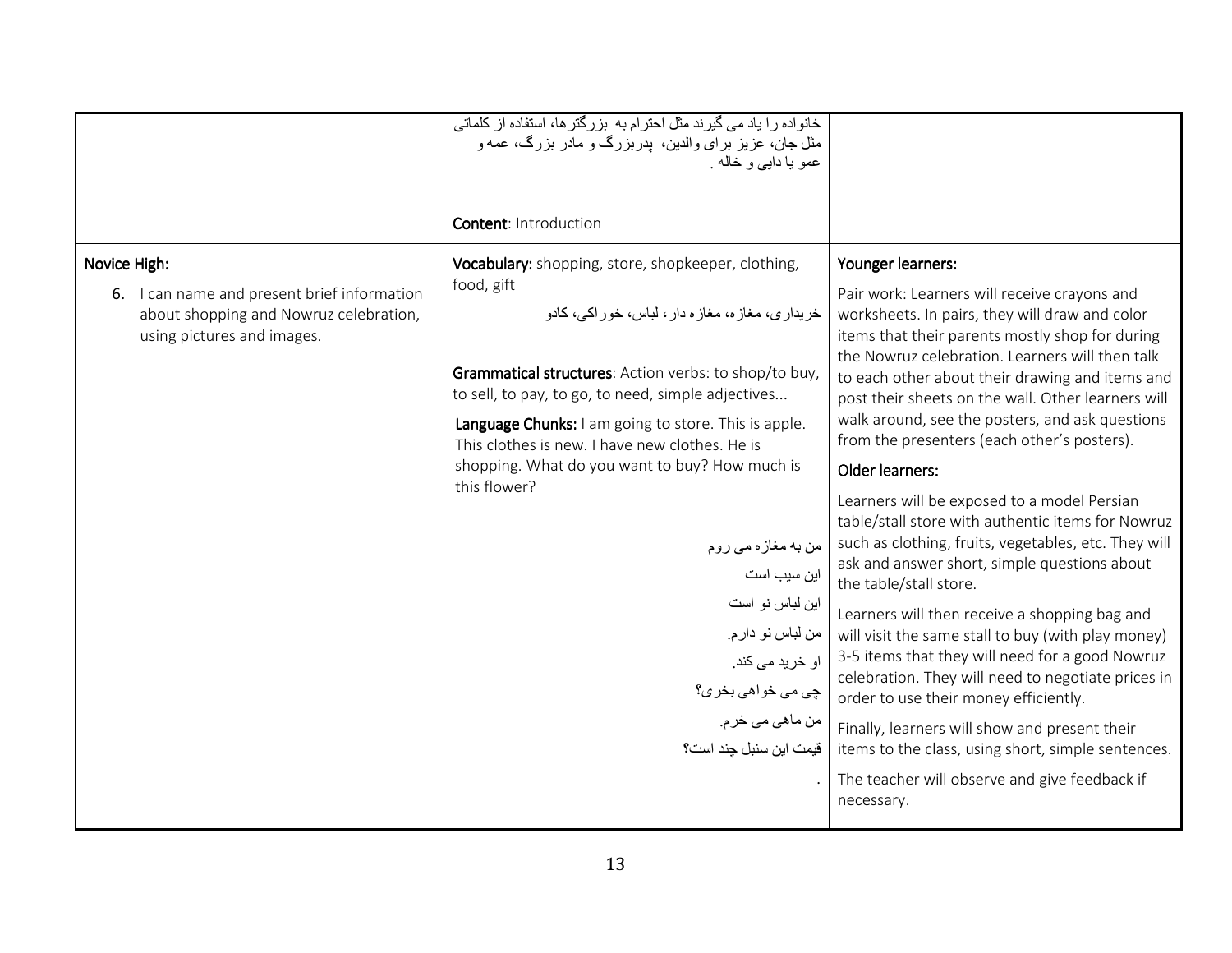You may add additional rows as necessary.

# Materials & Other Resources

Describe the primary resources that you plan to use for the program. Be specific so that these resources can be shared with other programs.

| Web links: |  |
|------------|--|
| <b>TBA</b> |  |
|            |  |

# Daily Schedule

 Describe the typical daily schedule for a participant. Consider how to create a program day that creates a blend different types of activities and learning experiences throughout the day. You may add additional rows as necessary.

| <b>TIME FRAME</b> | <b>ACTIVITY</b>                                                                                                            |
|-------------------|----------------------------------------------------------------------------------------------------------------------------|
| $9:00 - 9:20$     | Opening activities: Instructor will review homework and introduce the<br>objectives of the day (daily schedule will vary). |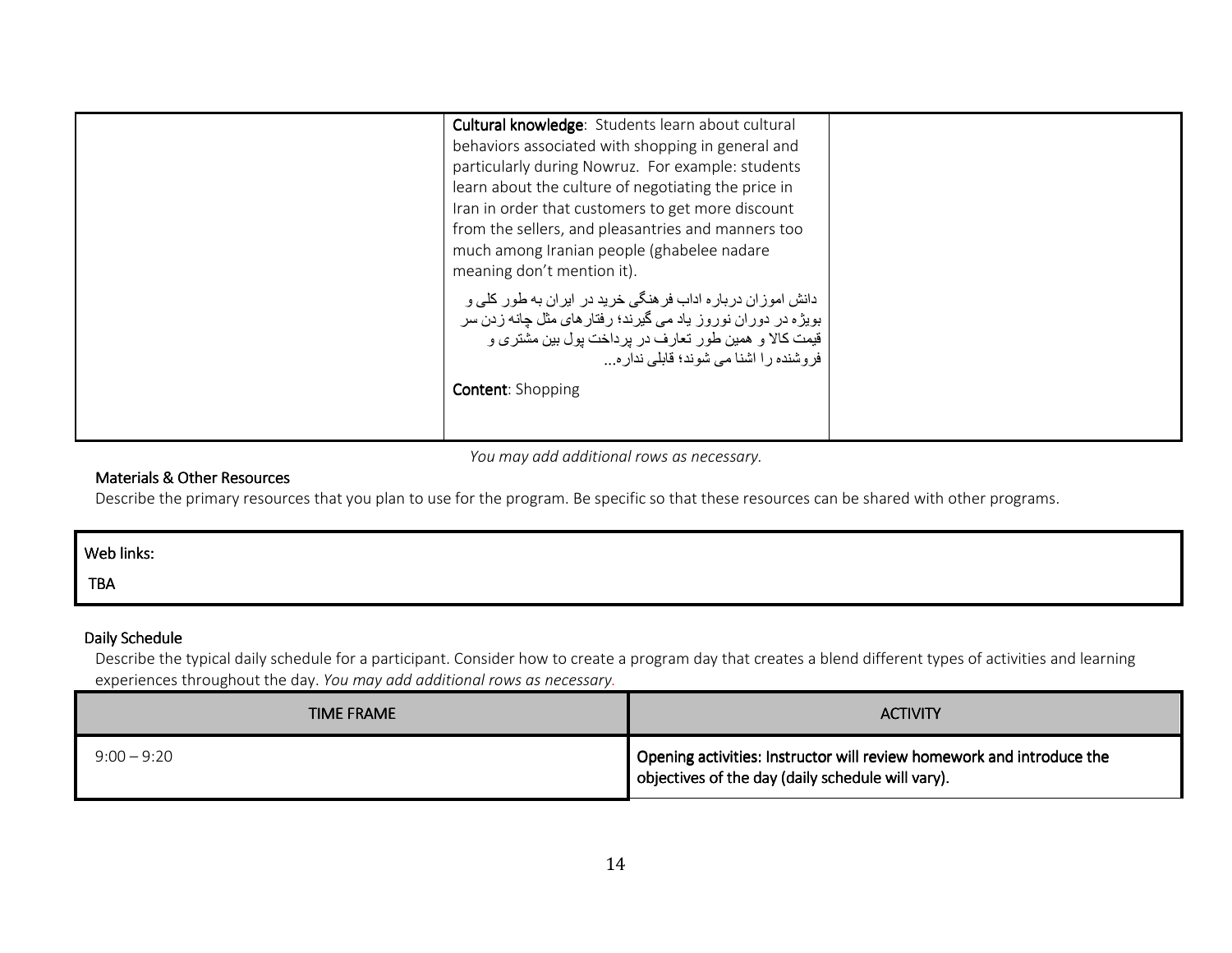| $9:20 - 10:20$                        | Learning Episodes 1-3 (20 minutes each):<br>Learners will be learning the new lesson through interpersonal, interpretive<br>and presentational modes of communication, such as: group work,<br>independent work, games, storytelling, drawing, role-playing, etc. The teacher<br>will conduct a formative assessment throughout the lesson. He/she will use<br>recasting to correct learners' pronunciation |
|---------------------------------------|-------------------------------------------------------------------------------------------------------------------------------------------------------------------------------------------------------------------------------------------------------------------------------------------------------------------------------------------------------------------------------------------------------------|
| $10:20 - 10:30$                       | <b>Break</b>                                                                                                                                                                                                                                                                                                                                                                                                |
| $10:30 - 12:00$ (Reading and Writing) | Please refer to the Reading and Writing Curriculum.                                                                                                                                                                                                                                                                                                                                                         |
| $12:00 - 1:00$                        | Lunch: Learners will take lunch break with their instructors to further immerse<br>in the culture.                                                                                                                                                                                                                                                                                                          |
| $1:00 - 1:40$                         | Learning Episodes 1-2 (20 minutes each):<br>Opening activities: Learners will watch authentic Persian children movie.<br>Learners will watch Persian authentic movies and discuss their undressing<br>through small group discussions.                                                                                                                                                                      |
| $1:40-2:00$                           | Learning Episode 3 (20 minutes):<br>Learners will preform cultural performance such as Persian dance, songs and<br>plays.                                                                                                                                                                                                                                                                                   |
| $2:00 - 2:10$                         | <b>Break</b>                                                                                                                                                                                                                                                                                                                                                                                                |
| $2:10 - 2:50$                         | Learning Episodes 1-2 (20 minutes each):<br>Opening activities: Under the teacher supervision learners will use different<br>technology to review and practice daily materials learned in the class. They will<br>use the following software:<br>Online Alphabets Modules - to practice alphabets                                                                                                           |